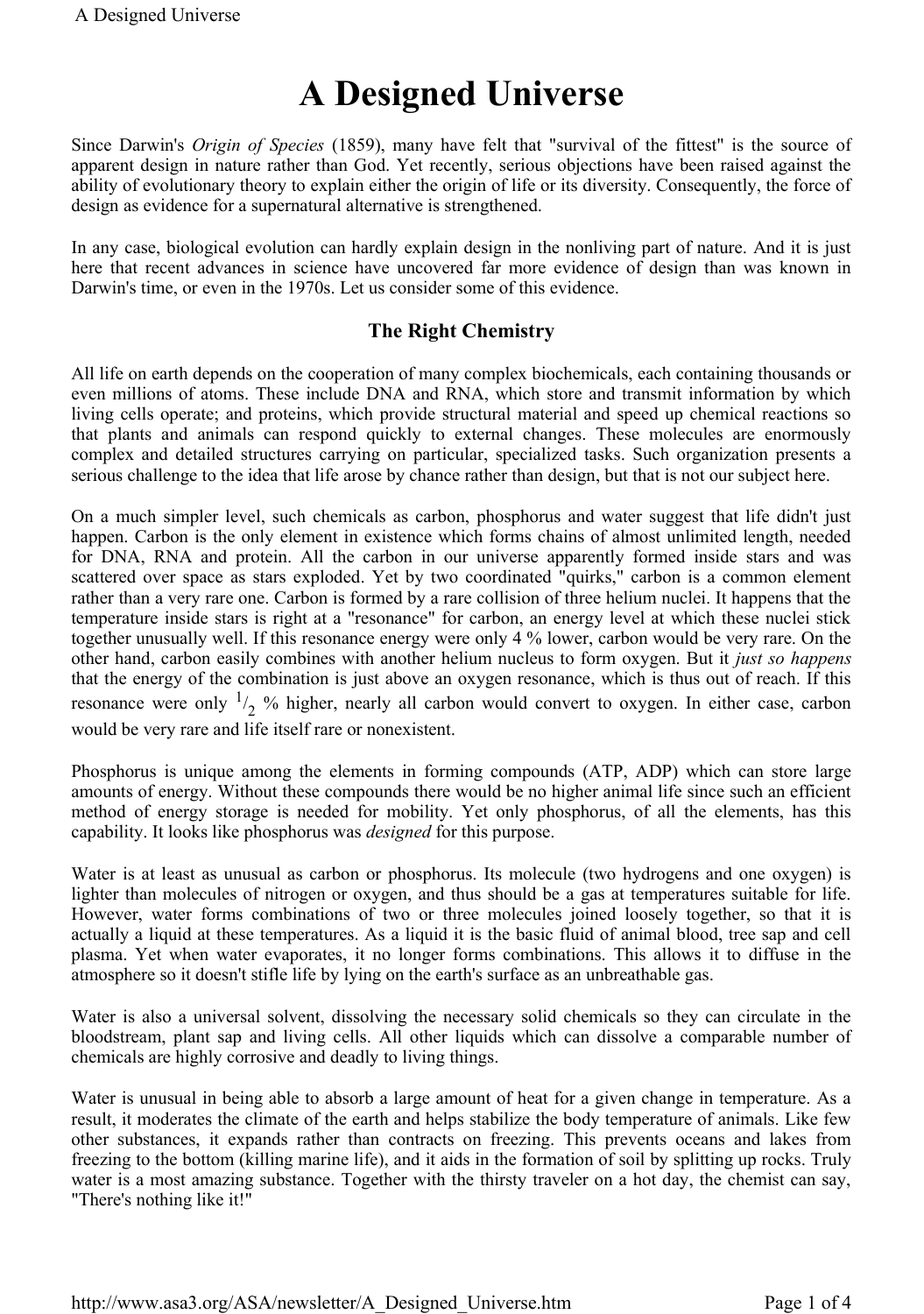## **The Right Environment**

The earth's environment is unique in the solar system and at least very rare in our galaxy. The temperature varies substantially from pole to equator, summer to winter, and from the Dead Sea to Mt. Everest. Yet it exceeds the boiling point of water only near volcanoes and geysers. Temperatures below freezing are more common, yet our oceans never freeze up completely, even in arctic regions. By contrast, the temperature on Venus, our nearest neighbor sunward, is about 900 degrees Fahrenheit. On Mars, the planet just beyond us, it barely gets above freezing even in midsummer at the equator. Earth alone has the right temperature range for life: warm enough for water to be liquid, cool enough that complex life molecules are not destroyed.

A substantial amount of water is needed to support life, though a few organisms have techniques for living in arid conditions. For the earth as a whole (center to surface), the fraction of water is small. But this is all concentrated at the surface, so that our globe is two-thirds covered by water to an average depth of three miles. The water on Venus and Mars is infinitesimal by contrast.

Earth has the right atmosphere. At a few per cent less oxygen, animals would not have enough to breathe. A few per cent more, and plant life would burn up. Mars and Venus have virtually no free oxygen, so necessary to most kinds of life.

Earth's gravity is just right. If the earth were only one-fourth as massive, the atmospheric pressure would be too small for life. If the earth were twice as massive, its atmosphere would work like a greenhouse in summer, raising the temperature enough to kill us all.

Earth has the right kind of sun. A sun only 20 % larger would burn up its fuel in just four billion years. By now, such a sun would have expanded into its 'red giant" stage, and the earth would have burned up in the sun's atmosphere. On the other hand, if our sun were only 20 % smaller, it would not produce enough blue light for plants to make sugar and oxygen efficiently. Both sugar and oxygen are needed by animals, and they can produce neither themselves.

The sun cannot vary much in brightness or life will not survive. In fact, our sun's luminosity already has varies "too much" over the past four billion years, increasing in brightness by some 25 %. But the creation of plant life appears to be timed just right to save the day. As the sun got hotter, plants removed carbon dioxide from the atmosphere, replacing it with oxygen at just the right rate to turn down the greenhouse effect and keep temperatures in the range safe for life.

This performance by the plants only worked because the earth was at the right distance from the sun. If it had been 5 % closer, the greenhouse effect would have been too strong early in earth history, the plants would never have gotten started, and earth would now be a furnace like Venus. But if the earth had been only 1 % further from the sun, the cooler temperatures about two billion years ago would have produced a runaway ice age, and the earth would now be like Antarctica elsewhere.

### **The Right Universe**

Not only do we live in a universe having the right chemistry to support life, and on a planet with the right environment for life, the basic forces in our universe are just right. Without the precise balance which exists among these forces, life would be impossible anywhere in our universe.

There are just four basic forces presently known to mankind: gravity, electromagnetism, and the strong and weak nuclear forces. The balances between these forces are precise, making possible life as we know it. Consider the delicate balance between gravity and the expansion speed of our universe. Since the 1920s it has been known that our universe is expanding, apparently from an event known as the "big bang" which occurred some 15 to 20 billion years ago. Whether our universe will expand forever or eventually collapse is still debated among cosmologists. In either case, the actual density of matter in our universe is within a factor of ten of the so-called critical density, the point of exact balance between permanent expansion and eventual contraction. But to be so close to this critical density after some 20 billion years of expansion, there must have been precise tuning in the earliest moments of the big bang. At 10 to the minus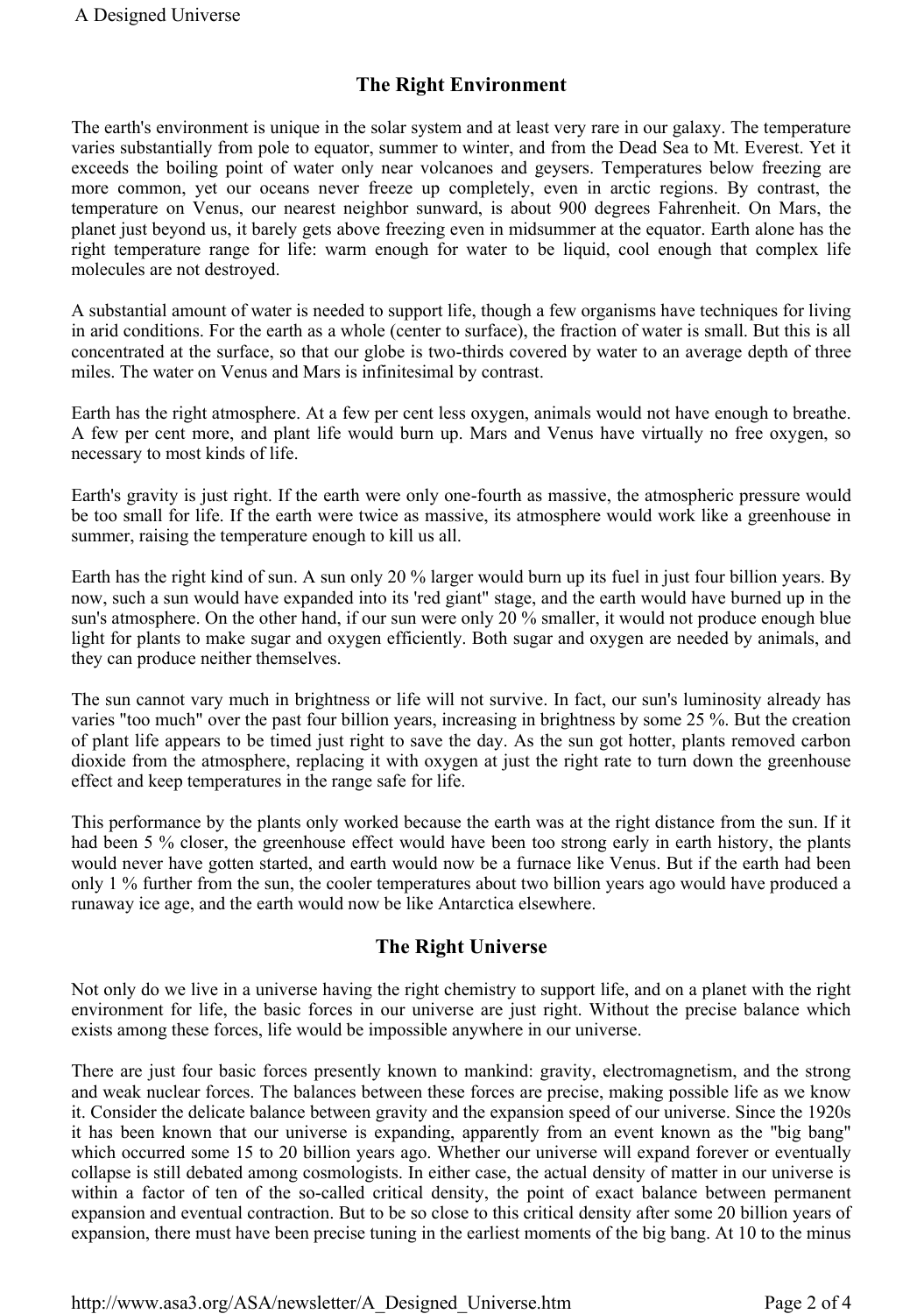43 seconds after the big bang, for instance - the so-called Planck time - the density must have been equal to the critical density to one part in 10 to the 60th. If it had been ever so slightly higher, the universe would have collapsed quickly and there would have been no opportunity for life to form. On the other hand, had the density been ever so slightly smaller, the universe would have expanded rapidly and no galaxies, stars or planets would have formed. Again, no life. Thus, life is the result of *fine tuning* the density of matter-energy at the Planck time to one part in 10 to the 60!

Life depends on a number of the heavier chemical elements, especially carbon, nitrogen and oxygen, but only hydrogen, helium and a few of the very lightest elements are formed in the big bang itself. The rest are formed inside stars. The strong and weak nuclear forces control how stars operate. If the strong force were weaker than it is, there would be no life. If it were only 50 % weaker, not even iron and carbon would be stable. Even if the strong force were only 5 % weaker, the element deuterium would not exist, and stars could not burn as they do. On the other hand, if the strong force were only 5 % stronger, the diproton would be stable and stars would burn catastrophically. The strong interaction has to be *just the right amount* to have stable stars and stable elements for life chemistry.

The weak nuclear force is important too. All but the lightest elements are formed inside stars as they grow old. Were it not for the weak force, these elements would remain trapped inside the stars, of no use for life. But when a star has used up its fuel, it begins to collapse, becoming very hot inside and producing large numbers of neutrinos. The neutrinos cause the star to explode and scatter its heavy elements through space. These elements later become part of the next generation of stars, forming planets which accompany such stars. As a result, the earth has the heavy elements so necessary for life. If the weak force were much smaller than it is, the neutrinos would escape quietly, the star would not explode, and the heavy elements would stay inside. If the weak force were much stronger, the neutrinos themselves would not be able to escape from the star, we would again have no explosion and no heavy elements would escape. So if the weak force were much different than it is, there would be no heavy elements outside the stars.

Consider one more crucial balance. Gravity is much weaker than electromagnetism (by 37 powers of 10), yet gravity dominates in the realm of astronomical distances. Why is this, since both are long-distance forces? The reason is that the positive and negative electromagnetic charges occur in equal numbers, so that at large distances they cancel each other out. But why should they occur in equal numbers? Scientists don't know. The main negative charge is the electron, a very small particle compared to the proton, the main positive charge. In modern cosmological theory, as the universe cooled down from the big bang, protons would have "frozen out" much earlier than electrons, and there is no obvious reason why the two should be equal in number. In fact, the numbers of electrons and protons left over must have been the same to within one part in 10 to the 37th power. If this had not happened, our universe would be dominated by electromagnetism instead of gravity, and there would be no life as we know it.

In summary, it appears that very slight changes in the strength or balance of these force gives a universe which will not support any life we can imagine. What are we to make of this? The simplest explanation is that we live in a *designed universe.*

# **Explaining the Design**

Scientists have been discussing the problem for several years now. As Stephen hawking has pointed out,

The odds against a universe like ours emerging out of something like the Big Bang are enormous ... I think there are clearly religious implications whenever you start to discuss the origins of the universe. There must be religious overtones. But I think most scientists prefer to shy away from the religious side of it.

In shying away from religious explanations, some have suggested that this apparent design is merely an *accident of observation*. Admittedly, life would be impossible unless all of the factors come out just right. But if life were impossible, then we wouldn't be here ourselves to observe such a universe! Conversely, there will only be observers in a universe where all these factors work out just right. This explanation, that the order in our universe is just an accident of observation, is called the *anthropic principle* (more precisely, the *weak* anthropic principle).